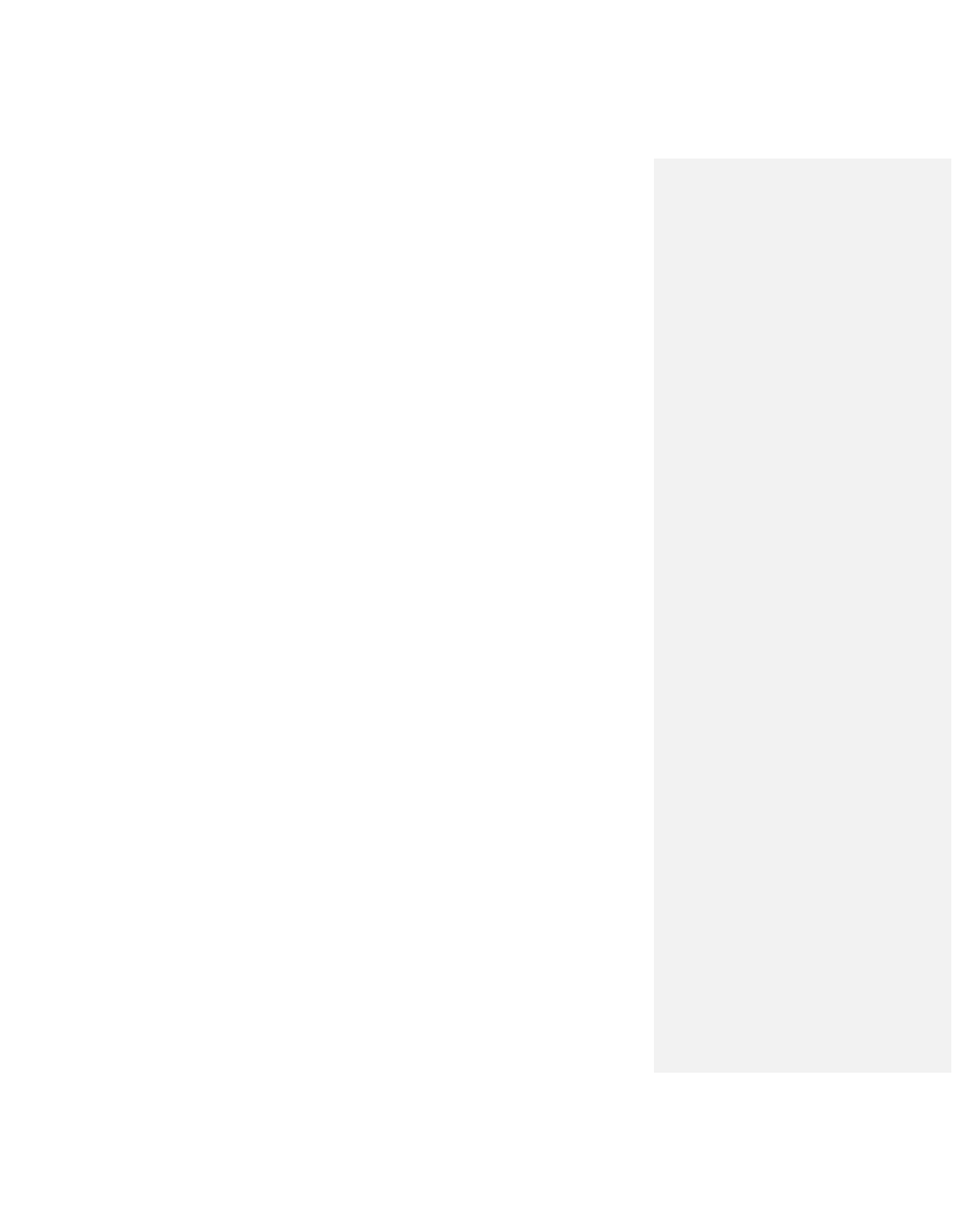# **CONTENTS**

|                                                                                                | Page |
|------------------------------------------------------------------------------------------------|------|
| Summary                                                                                        | i    |
| 1. Background                                                                                  | 1    |
| 2. Study rationale and methodology                                                             | 2    |
| <b>3.</b> Profile of the four Councils for which we<br>have information                        | 4    |
| 4. Findings                                                                                    | 6    |
| <b>5.</b> Takeaways for Washington DC                                                          | 8    |
| Attachments:                                                                                   |      |
| 1. Examples of decals posted on windows of                                                     |      |
| participating businesses                                                                       | 9    |
| 2. Matrix with information from each Council<br>3. Information on stand-alone public restrooms | 10   |
| open 24/7                                                                                      | 13   |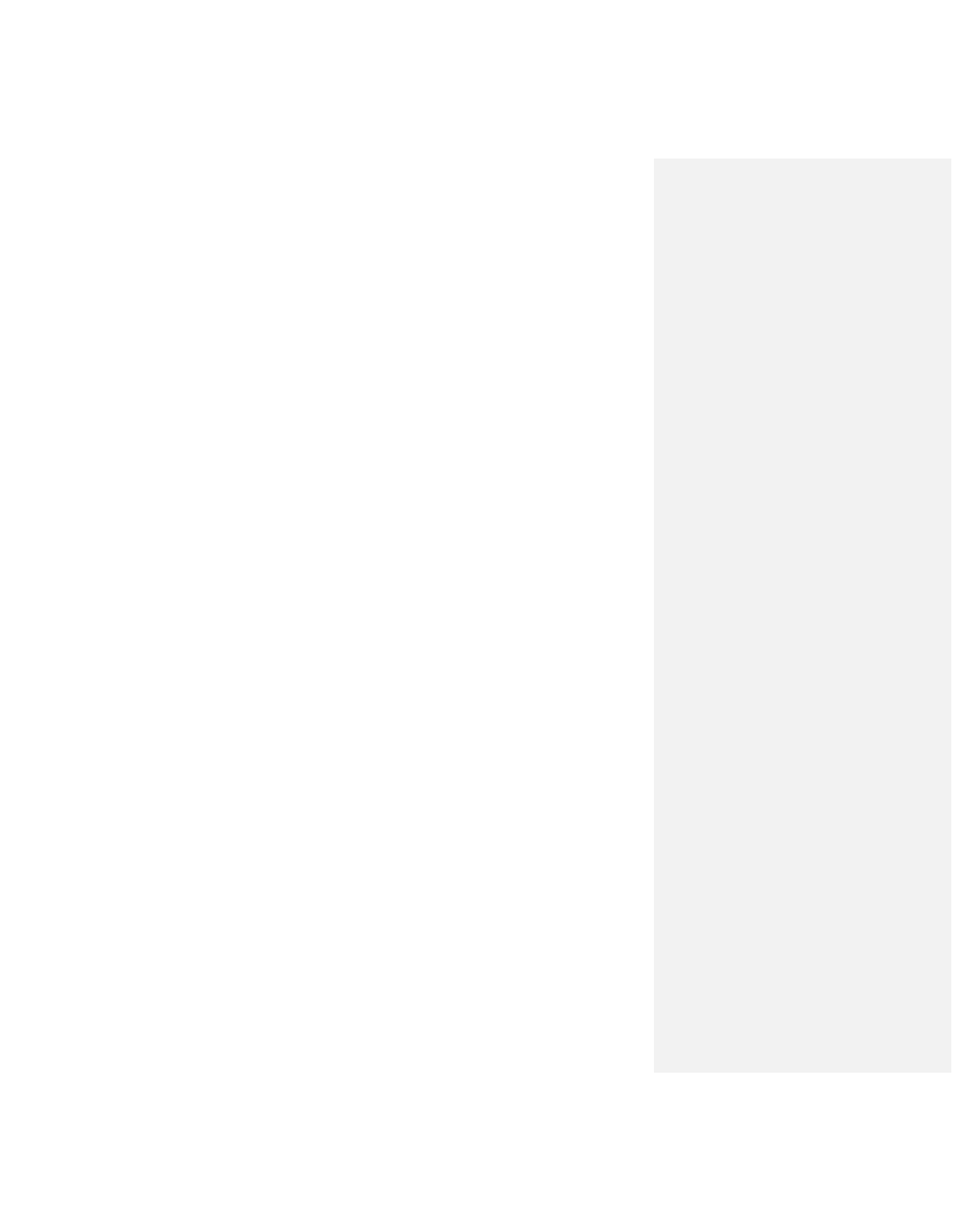#### **SUMMARY**

Between April and June 2018 Marcia Bernbaum, mentor and advisor to the People for Fairness Coalition (PFFC) Downtown DC Public Restroom Initiative, carried out research designed to obtain additional information about the Community Toilet Scheme (CTS). The CTS is one of three options that the PFFC Downtown DC Public Restroom Initiative is recommending that the DC government consider. Bill 22-0223, Public Restroom Facilities Installation & Promotion Act of 2017, which was inspired by our Initiative, recommends that a working group composed of representatives of relevant DC government agencies explore options for: (1) installing clean, safe stand-alone public restrooms available 24/7 where they are needed in Washington DC; and (2) introducing a program similar to the Community Toilet Scheme in needed areas of Washington DC.

Four Councils in England participated in the study: The City of London (for which we already had some information), Richmond Upon Thames, Wealdon and Merton – each with different demographic characteristics (Section 3 provides for a brief profile of each). As is indicated in the report below, the one that most approximates downtown DC in terms of its characteristics is the City of London.

Takeaways from the review of the experience in these four Councils for Washington DC include:

- The Community Toilet Scheme is a low cost, low maintenance way of rapidly expanding restroom availability in areas of DC that have high levels of pedestrian traffic.
- The CTS is appropriate for areas where there is a great deal of pedestrian traffic during the day/hours the businesses are open.
- In areas with high levels of pedestrian traffic late at night<sup>[1](#page-4-0)</sup> the DC government should consider installing clean, safe stand-alone public restrooms that open 24/7.
- There is no need to reinvent the wheel: models, including contract wording and decals, are available for the DC government agency assigned to implement a program similar to the CTS.
- The DC government, emulating cities in England, Germany, and Australia (as well as perhaps other countries) should post on its website an interactive guide to restrooms available to the public. DC may want to, as the City of London has, develop its own restroom app.

<span id="page-4-0"></span> $1$  For example where there are bars, pubs, and restaurants with liquor licenses open way past midnight; a large number of people experiencing homelessness sleeping in parks/along sidewalks.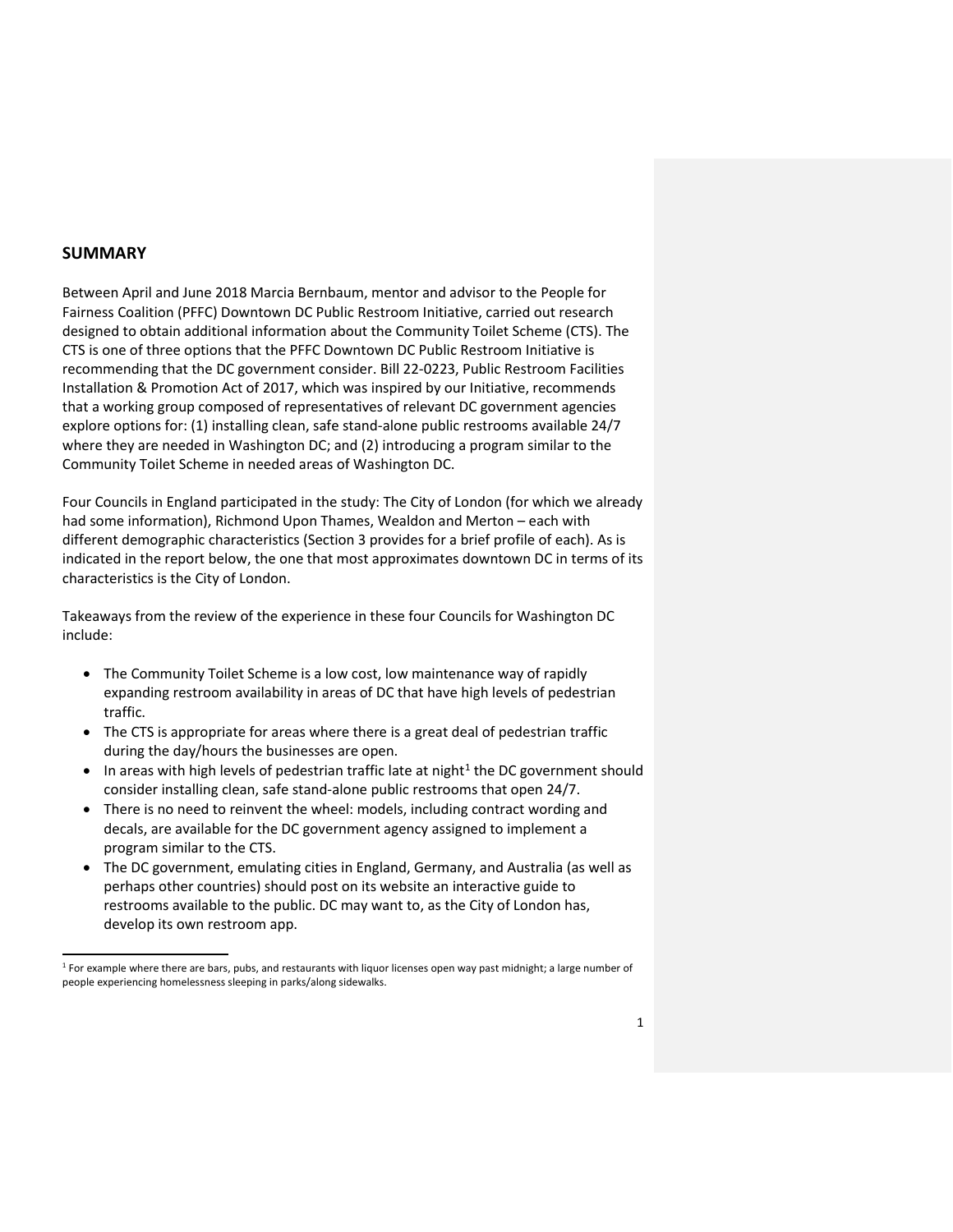This report is divided into five sections as follows:

- 1. Background
- 2. Rationale and methodology
- 3. Profile of the four Boroughs/localities for which we have information
- 4. Summary of findings
- 5. Takeaways for Washington DC

There are three attachments. The first provides examples of decals that businesses in each locality participating in the Community Toilet Scheme are asked to post on their windows. The second provides, in table form, what we learned from interviewing each Council. The third provides information on the other two options under consideration both of which are stand-alone public restrooms: the Portland Loo and Automated Public Toilets. Copies of the contracts that each of the four Councils sign with participating businesses are available upon request.

Further information about PFFC's Downtown DC Public Initiative, including other studies that we have carried out; powerpoint presentations we have delivered further information on the other two options recommended; testimonies presented at DC City Council hearings may be found at: [www.pffcdc.org/what-we-do-public-restrooms.](http://www.pffcdc.org/what-we-do-public-restrooms)

If you have questions or comments for the author you may contact her at:

 marcy@pffcdc 240-498-4802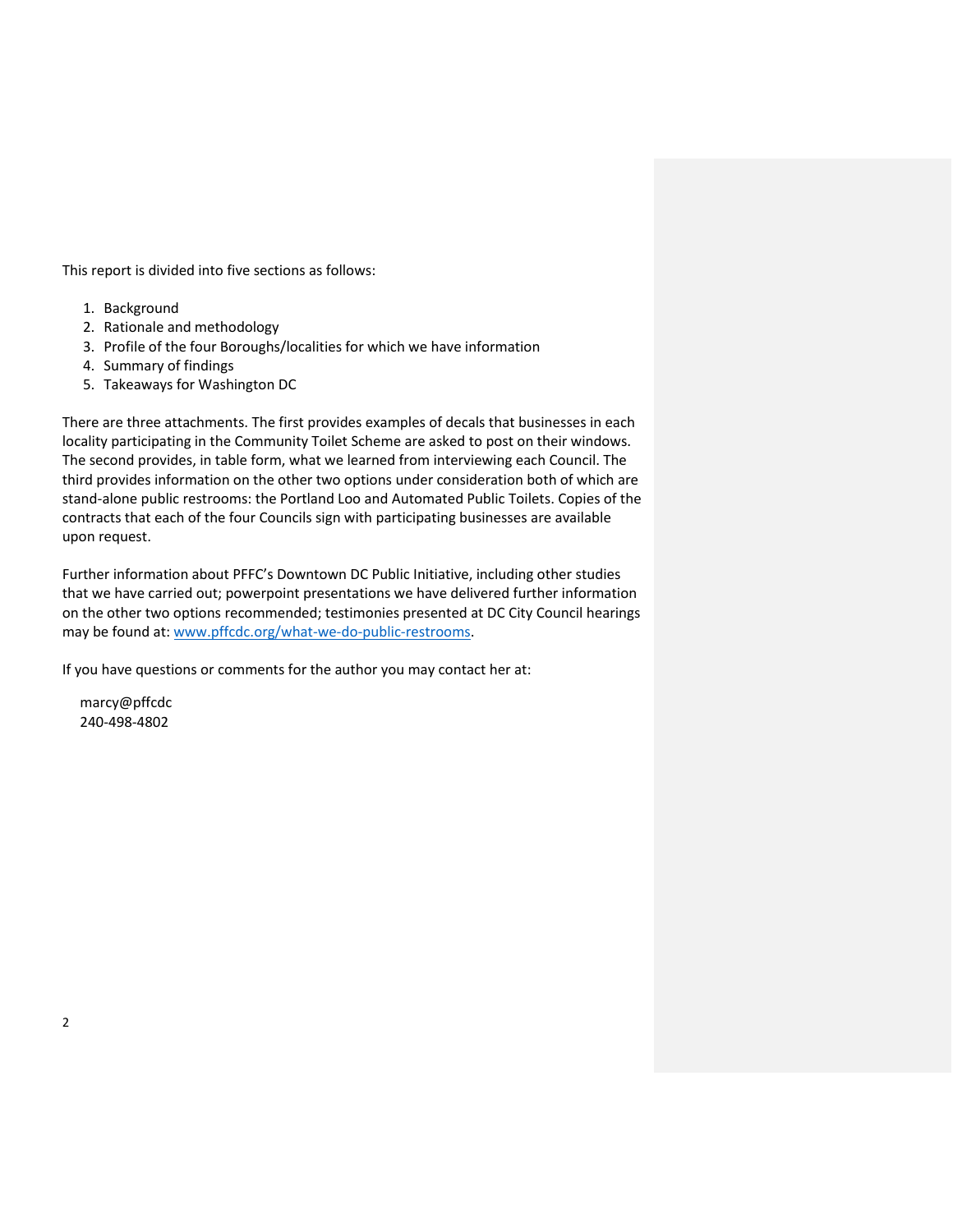#### **1. Background**:

The People for Fairness Coalition (PFFC) Downtown DC Public Restroom Initiative, for which the author of this document is mentor and adviser, was launched in early 2015 out of a concern that Washington DC lacks clean, safe public restrooms available to everyone. The Initiative's goal is to convince the DC Government to install and maintain clean, safe public restrooms available for everyone in needed areas of downtown DC.

The Initiative's approach is research based. We started by carrying out a feasibility study to identify lessons learned and best practices in other cities in the US that, in recent years, have been successful in installing and maintaining clean, safe stand-alone public restrooms open 24/7. We also carried out an inventory to identify public restrooms in downtown areas and their hours. And we tracked 85 businesses in 5 areas of downtown DC with high levels of pedestrian traffic over a three-year period to identify trends in making their restrooms available to the public.

The following were our key findings:

- Two models are available for stand-alone public restrooms open 24/7: one that originated in Europe and is in use in a few cities in the US (Automated Public Toilets or APTs) and a second (the Portland Loo) that originated in Portland OR and has now spread to 20 cities throughout the US and growing. We have a great deal of information on the Portland Loo [\(www.theloo.biz\)](http://www.theloo.biz/) which is our preferred option given its lesser cost and track record for safety and cleanliness (for more information on each and criteria for siting stand-alone public restrooms see Attachment 3).
- Off the Mall, Washington DC has 5 restrooms in public buildings in its downtown areas that are open to the public. With one exception, their hours are limited and there are no signs to tell you where they are.
- There are only two restrooms open 24/7 in all of Washington DC: -- the Lincoln and Jefferson Memorials -- again with no signage. In order to get to them in the early hours of the morning when everything else is closed you would have to walk between 1.5 and 3 miles from downtown areas that have bars, nightclubs, and restaurants.
- Businesses in downtown commercial areas where there is a lot of pedestrian traffic are increasingly limiting restroom access to the public. In 2015 half (43) of the 85 businesses that we visited permitted individuals who weren't customers to use their restrooms. A year later, in 2016, the number had dropped to 28 (or 33%). In 2017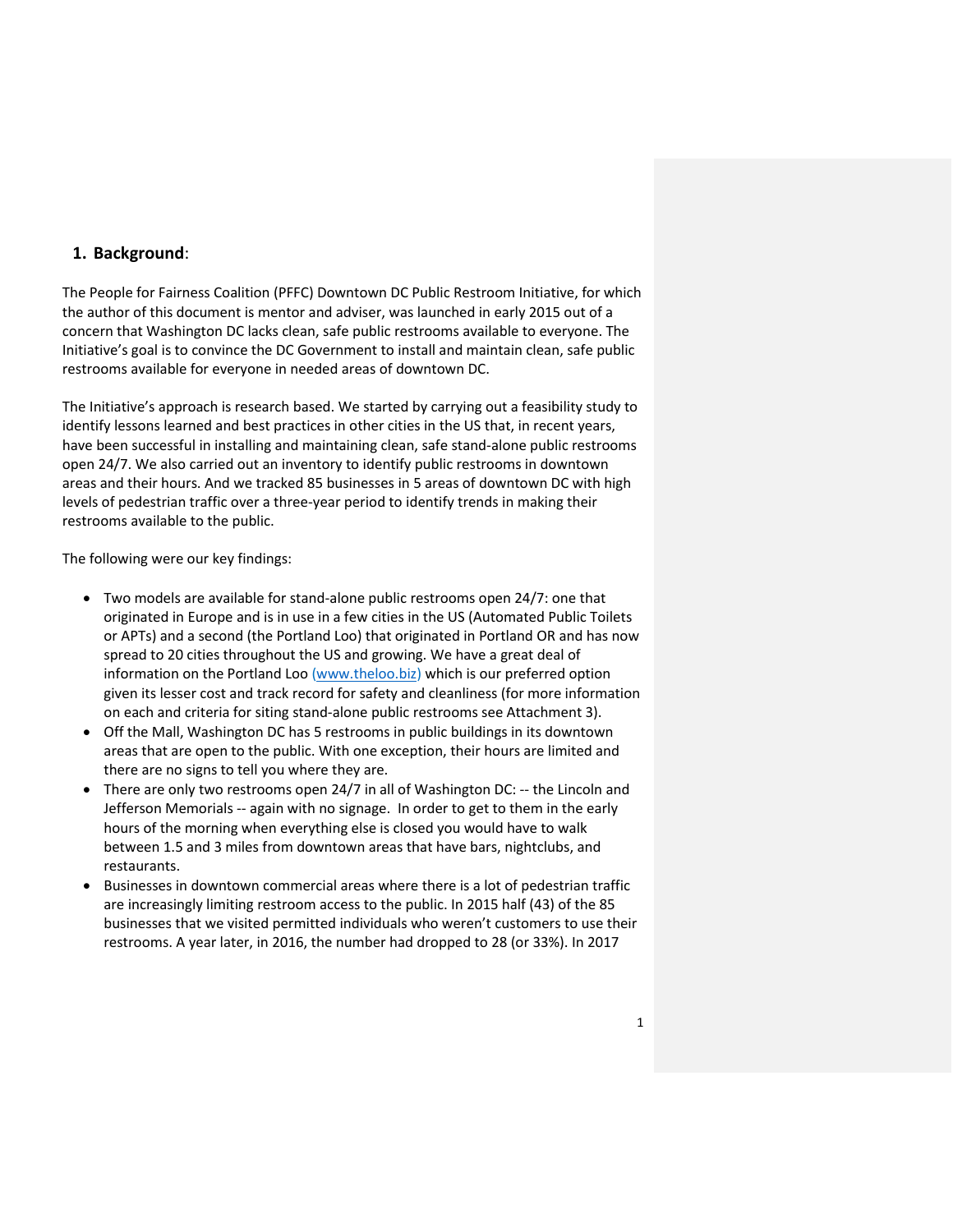only 11 businesses (13%) permitted individuals who weren't customers to use their restrooms.

- Access to clean, safe public restrooms is a human right; everyone deserves to be able to find a clean, safe restroom when nature calls. People who are restroom challenged (among others: seniors, diabetics, pregnant women, people taking diuretics for high blood pressure), when they need to go to the restroom have to go urgently. Tourists need access to clean, safe restrooms as do bikers and joggers. Businesses also benefit from having clean, safe public restrooms nearby (less demand to use their restrooms, less poop to scoop).
- Recognizing how important ready access to clean, safe public restrooms is for both personal and public health, European and Asian capitals have found ways to make restrooms with these characteristics readily available for those that need them in their commercial areas.

About a year into our Initiative we learned about the Community Toilet Scheme (CTS) which originated in the early 2000s in Richmond Upon Thames in England. In return for opening their restrooms to the public and putting a decal on their window indicating that their restrooms are available to anyone who wants to use them, businesses receive a financial incentive from the local government. Richmond Upon Thames's government web page contains an interactive map which shows where the toilets are located: their hours, and the facilities they have to offer (men, women, unisex, baby changers). When we learned about this option we included it as one of three options in the presentations that we began giving to a wide variety of audiences.

In November of 2016, as a result of a presentation that we gave to DC Council Member Brianne Nadeau, she -- along with Council Members Grosso, Silverman and Robert White - introduced legislation encouraging the DC government to install clean, safe public restrooms in needed areas of DC.

#### Bill 22-0223, Public Restroom Facilities and Promotion Act of 2017

[\(http://lims.dccouncil.us/Legislation/B22-0223?FromSearchResults=true\)](http://lims.dccouncil.us/Legislation/B22-0223?FromSearchResults=true) introduced in April 2017, directs a working group of DC Departments to recommend: (1) up to 10 sites appropriate for installing clean, safe stand-alone public restrooms available 24/7; (2) based on the Community Toilet Scheme experience in England, recommend an approach for providing incentives to private businesses located in areas of DC with high levels of commercial traffic to make their restrooms available to the public during the hours they are open. A hearing was held for Bill 22-0223 in January 2018. A mark-up and Committee vote are anticipated in the Fall of 2018.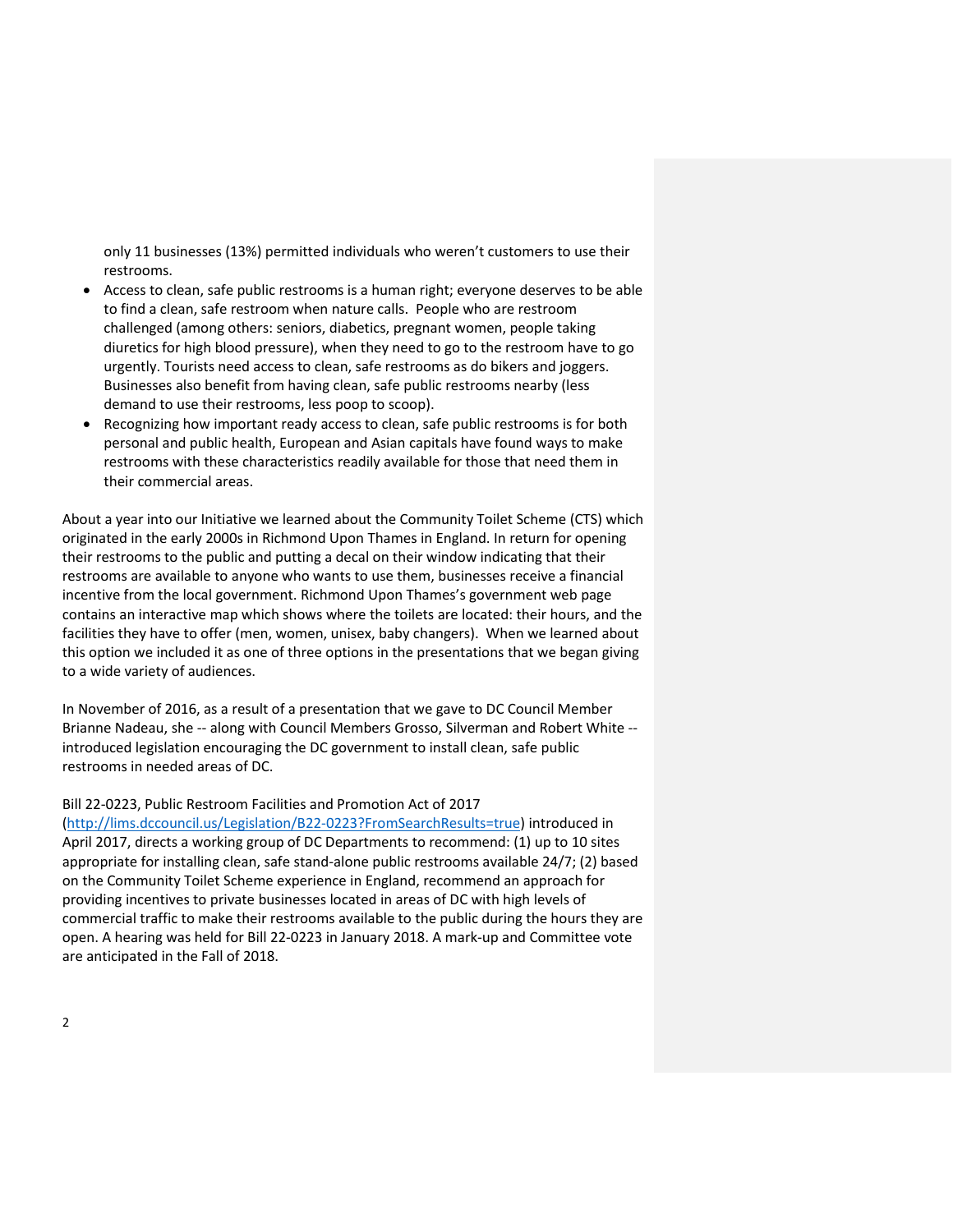# **2. Study rationale and methodology**

When we presented the Community Toilet Scheme as an option to Council Member Nadeau as one of three options when we met with her in November of 2016, our information was based exclusively on the experience of the City of London, a one square mile area of downtown London that launched the CTS several years ago based on the experience of Richmond Upon Thames.

We decided in the Spring of 2018 to broaden our knowledge of the CTS experience in England by identifying other Boroughs/districts in England that currently are using the Community Toilet Scheme. We developed a 12-topic interview protocol and were able to apply it in three additional localities: Richmond Upon Thames (where the program began), Wealdon, and Merton. The topics included in the interview protocol may be found in the text box below:

# **Interview Protocol** 1. Who administers the Community Toilet Scheme in your Borough/locality? • If you contract this function out can you describe how this works? 2. How do you identify businesses to participate or that want to participate in the Community Toilet Scheme? 3. Can you send us a copy of the contract each business signs with your Borough? 4. Are there provisions in the contract that permit a business participating in the scheme to opt out at any time they deem appropriate? 5. What is the monetary incentive you provide to private businesses? • Do incentives vary based on (a) the hours the facility is open; (b) how many toilets the business has? 6. How do your staff, or the organization you contract oversee the program in order to ensure that the businesses are applying it correctly? • How often is each facility visited? • Do you keep a log of visits and, if so, can you send us a sample?

- 7. Is there a mechanism for recording how often toilets are used daily at participating businesses?
	- If so, can you send us a sample?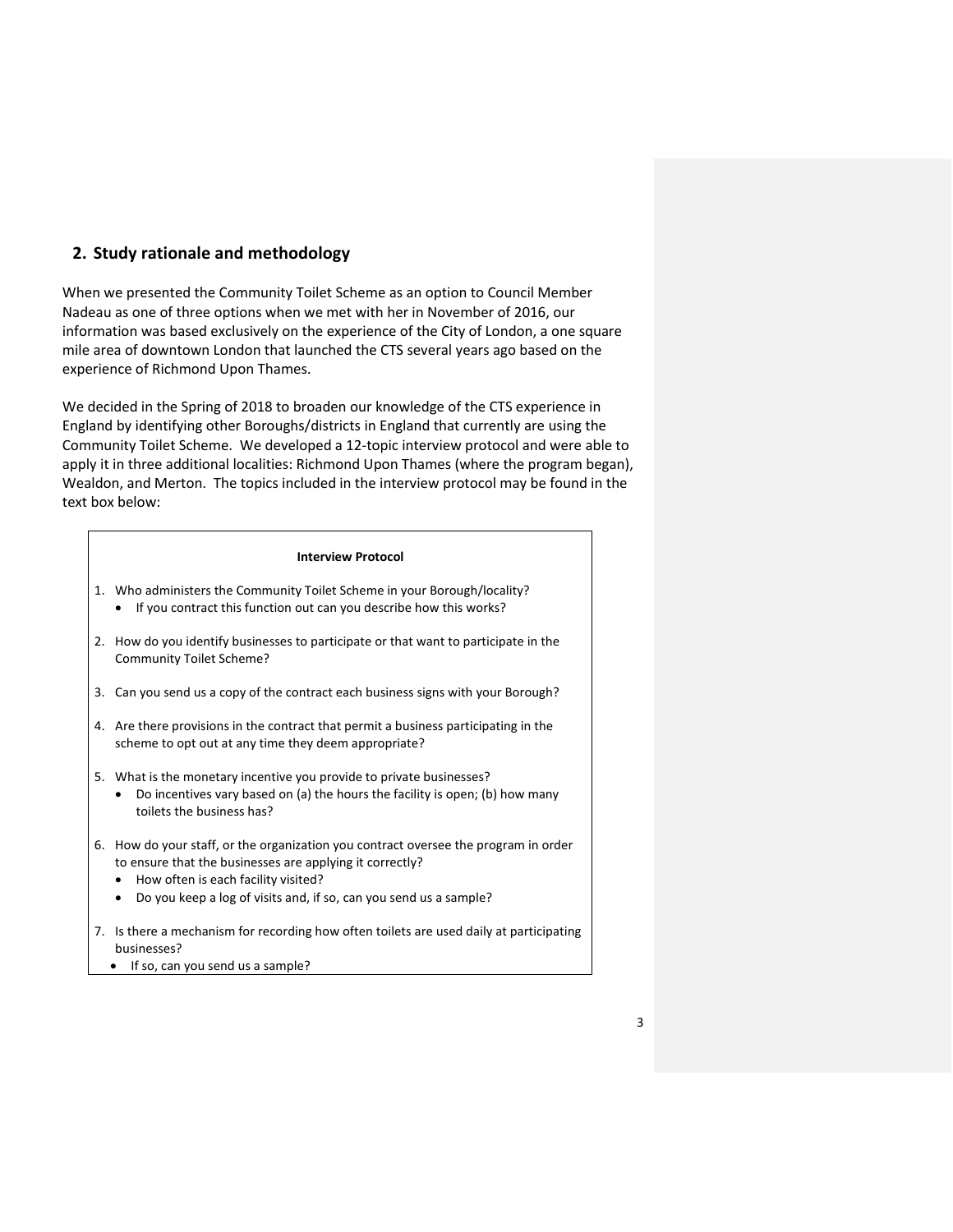- 8. Have you encountered instances where participating businesses have found that their toilets are being used inappropriately (for drug use, prostitution, other) or where individuals are soiling the facilities?
	- If so, what action is taken when this situation arises?
- 9. When, as a result of your inspections, you see that a given business is not adhering to the terms of the contract (e.g., is not keeping toilets clean, is turning people away) what action(s) do you take?
- 10. Have you had to terminate contracts and, if so, what have been the primary reasons?
- 11. Do you have a mechanism whereby users can send feedback regarding whether the toilets were clean, how they were treated by the staff at a given facility that participates in the Toilet Scheme?
- 12. Can you send us an image of the decal you ask participating businesses to put on their windows?

### **3. Profile of the four Boroughs/localities for which we have information**

#### City of London

Of the four, the city of London is the one that has the most in common with downtown Washington DC. Taking up one square mile, relatively few people live there (9,200 as of the last census). Most of the buildings house companies, stores, restaurants and coffee shops. Over 300,000 individuals either commute to the City of London to work or visit as tourists (the City of London has, among others, the London Bridge, the Tower of London and St. Paul's Cathedral). With the exception of one area that has a large concentration of pubs and bars, the remainder primarily cater to people who come to this area to work

The City of London has: 4 attended public restrooms that are open daily from 8 am to 6 pm, 8 stand-alone public restrooms (APTs) that are open 24/7, and 4 urinals that come up in the bar/pub area at night. In 2008, the Council had a budget cut. Inspired by Richmond Upon Thames which was the first to do this, the City of London decided to start its own Community Toilet Scheme as it was an attractive lower cost option for supplementing its existing public restrooms. When the interview was carried out 75 businesses were participating in the CTS.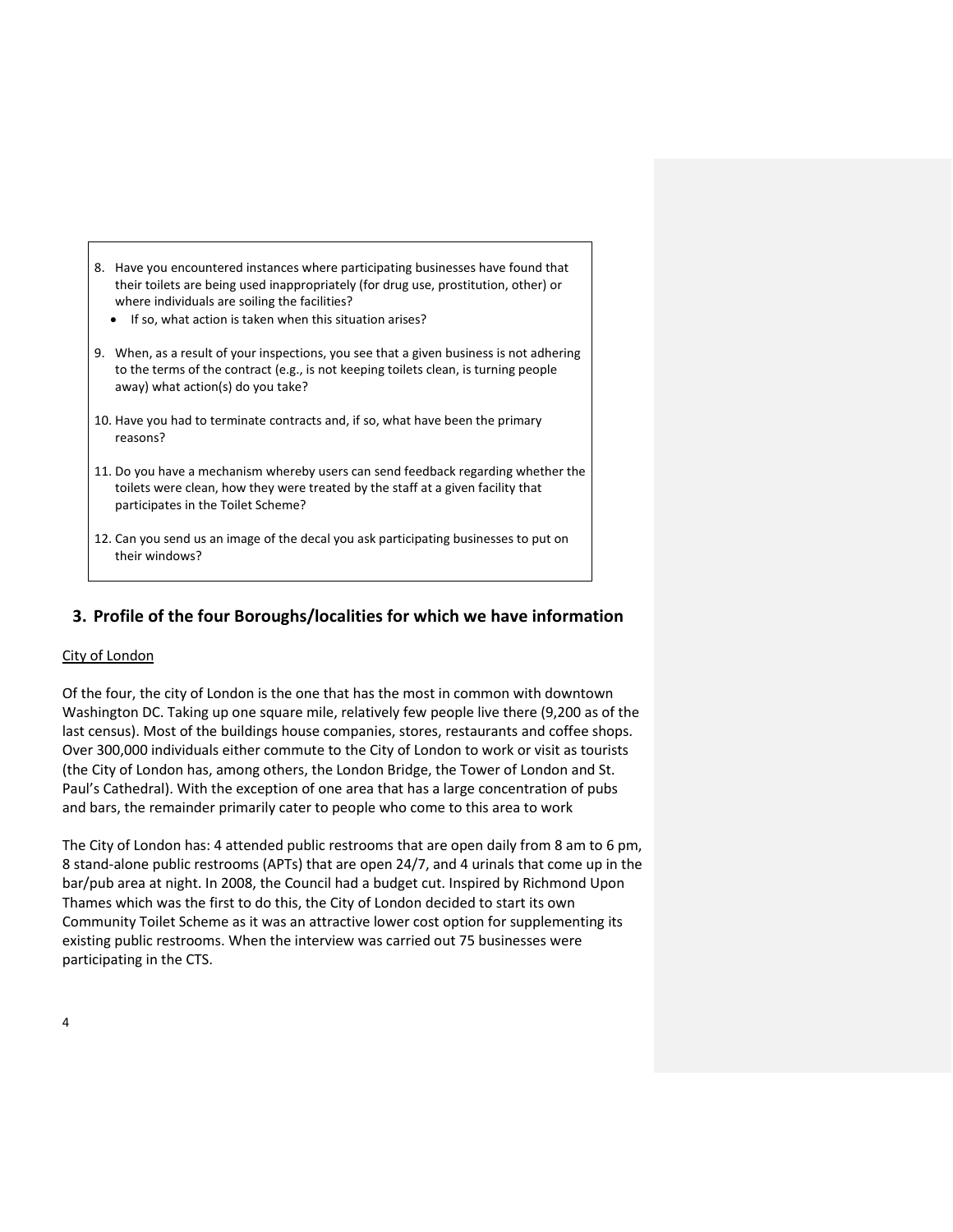The City of London's website [\(https://www.cityoflondon.gov.uk/services/transport-and](https://www.cityoflondon.gov.uk/services/transport-and-streets/clean-streets/Pages/Public-Toilets.aspx)[streets/clean-streets/Pages/Public-Toilets.aspx](https://www.cityoflondon.gov.uk/services/transport-and-streets/clean-streets/Pages/Public-Toilets.aspx) ) contains an interactive map that shows locations and characteristics all restrooms available to the public, including businesses participating in the Community Toilet Scheme. In addition, the City of London also has its own App that provides information on all of its restrooms that are open to the public.

#### Richmond Upon Thames:

The Borough of Richmond Upon Thames, south of London, encompasses 22.1 square miles primarily stretched out along both sides of the Thames River. Richmond Upon Thames is primarily residential with a population of 195,000. It is considered the wealthiest Borough in England. There are many restaurants and coffee shops primarily located along the river and very few bars.

As of the time of the interview, Richmond Upon Thames had 10 libraries with restrooms open to the public during the day and 79 private facilities participating in the Community Toilet Scheme. Like the City of London, Richmond Upon Thames has an interactive map [\(https://www.richmond.gov.uk/services/spendapenny](https://www.richmond.gov.uk/services/spendapenny) ) showing where all their restrooms are and the characteristics of each.

#### Merton

Merton is an outer south west Borough of London. It has 19 Districts; a residential population of 205,000; two town centers; and it encompasses 14.7 square miles. The District of Wimbledon, which is closest to downtown London, is relatively affluent; most of its resident's commute to downtown London to work. By way of contrast, the majority of the residents living in three districts farther from downtown London have low incomes and high levels of unemployment; 75% are from an ethnic minority. The world-famous Wimbledon tennis tournament takes place in the district of Wimbledon. The district of Morden has the largest Mosque in Western Europe.

Merton has one public toilet in a downtown area which is apparently not being serviced. Six businesses (formerly up to 8) participate in the Community Toilet Scheme: <https://www.merton.gov.uk/streets-parking-transport/community-toilet-scheme>

#### Wealdon

The District of Wealdon, encompassing 323 square miles in south east England, is the most rural area of England; it is visited frequently by tourists for its coastal beauty. The District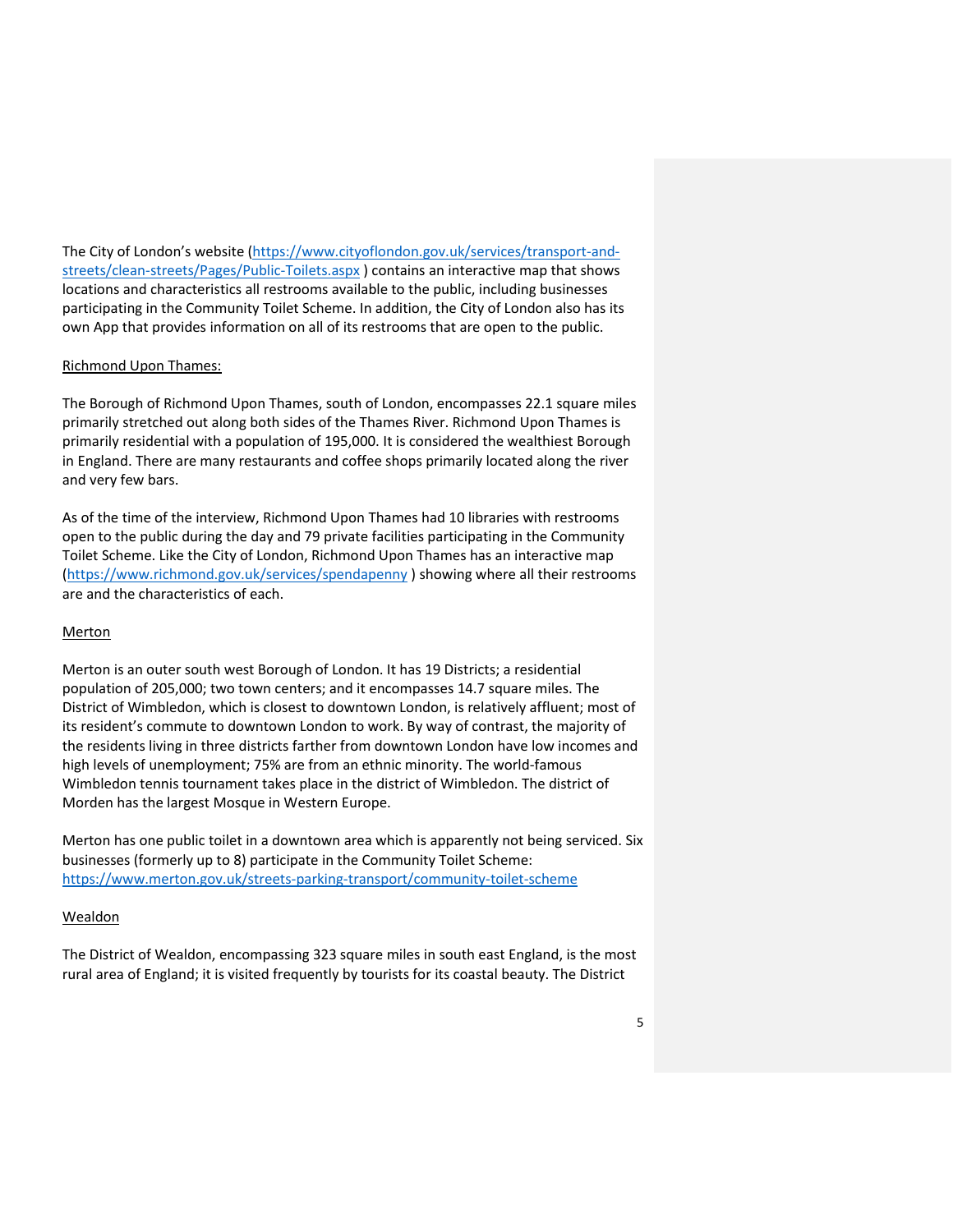includes among its population of 158,000; farmers, retirees, and people who work in London. Wealdon contains six villages ranging in population from a little less than 8,000 to 20,000. Each has a variety of restaurants, bars and pubs catering to residents and tourists.

The District of Wealdon lists on its website 3 public restrooms open during the day and 22 businesses that participate in the Community Toilet Scheme by village/town [\(http://www.wealden.gov.uk/Wealden/Residents/Community\\_and\\_Safety/Public\\_Conveni](http://www.wealden.gov.uk/Wealden/Residents/Community_and_Safety/Public_Conveniences/Waste_Community_Toilet_Partners.aspx) [ences/Waste\\_Community\\_Toilet\\_Partners.aspx.](http://www.wealden.gov.uk/Wealden/Residents/Community_and_Safety/Public_Conveniences/Waste_Community_Toilet_Partners.aspx)

# **4. Findings**

.

The narrative below summarizes what the author learned during interviews and reviewing documents. More detail on each location may be found in Attachment 1.

- The Council of each locality is responsible for administering the Community Toilet Scheme. This includes reaching out to identify businesses as well as providing supervision/oversight.
- Businesses are invited to apply to participate in the Scheme. Two factors included in each Council's decision to accept a business are: (1) whether it is located in an area with a high level of pedestrian traffic; (2) whether or not there is already a business in that area that is part of the Scheme.
- All Councils ask participating businesses to sign a contract; their length and detail vary from Council to Council
- Contracts for all Councils specify that the participating business is to let everyone use it; only in exceptional cases can they bar entry to someone who wants to use their restroom.
- All Councils permit participating businesses to leave the program if they are not satisfied; to date two have. One business was concerned because somebody overdosed in their restroom. The other business was overwhelmed by all the people wanting to use their restrooms.
- All Council have provisions in their contracts to terminate relationships with participating businesses if they do not meet the specifications in their contracts; to date no contracts have been terminated.
- Participating businesses in the City of London receive supervisory visits once a month; in the remaining localities supervisory visits take place an adhoc basis twice a year. No record is kept of visits; one Council is considering developing a mechanism for recording visits.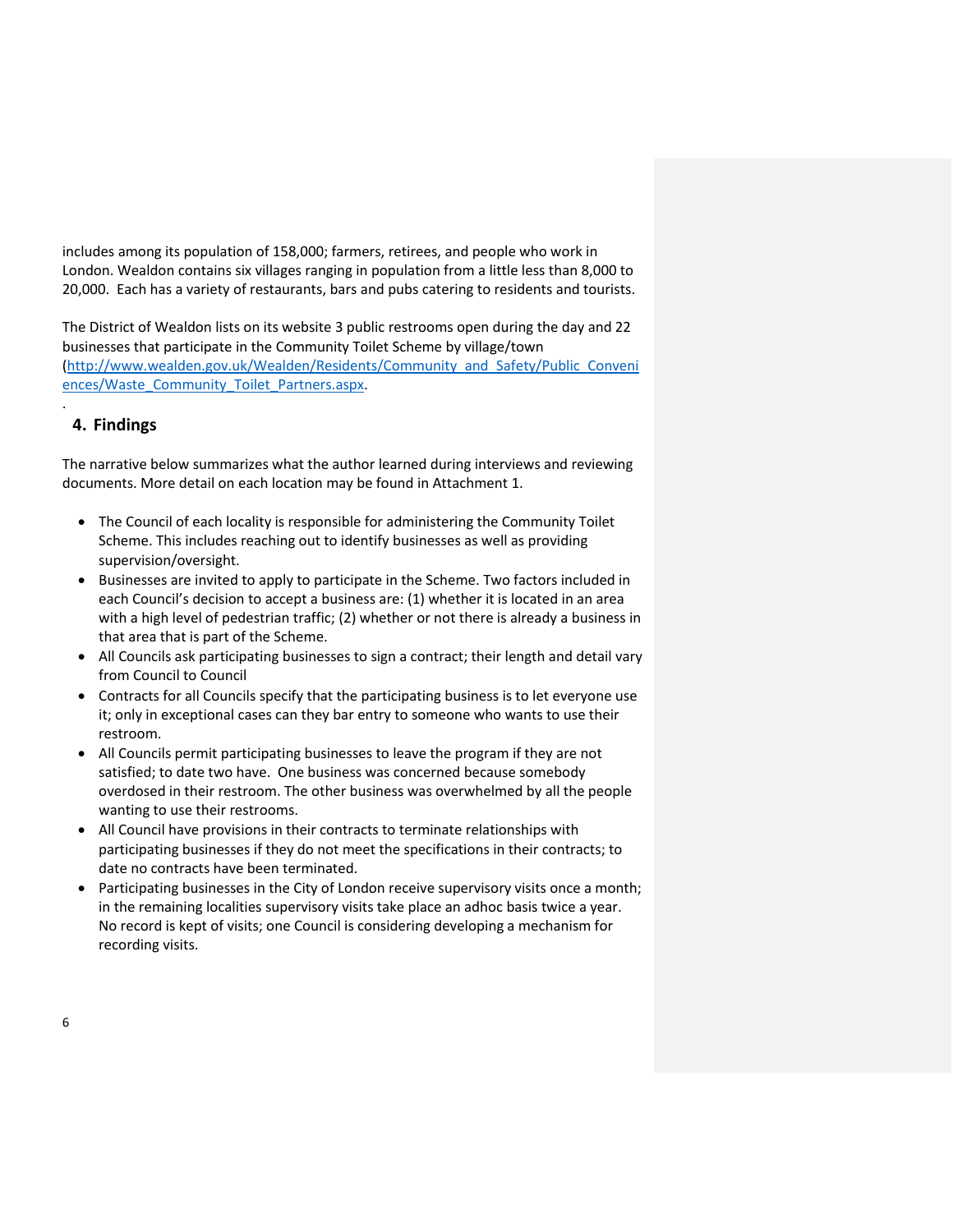- Businesses participating in the Scheme do not keep logs of people who use their restrooms.
- All four Councils were attracted to the Community Toilet Scheme because it costs much less to maintain than restrooms with attendants.
- There is not a formal system for users to direct complaints. However, if they have a complaint they can provide it in person or send it to the Council via email.
- Each Council designs a decal that participating businesses are required to put on their windows. The cover of this report contains a decal that businesses in the City of London are required to put on their windows. Attachment 2 shows the decals for 6 localities, including the four reviewed in this report. Some have an all-purpose decal used by all participating businesses. Others provide decals tailored to the characteristics of the restrooms(s) available at the participating businesses.
- All of the Councils have interactive maps on their websites that provide the following information on each available public restroom, including those available through the Community Toilet Scheme: hours of operation; male, female, unisex toilets; provisions for disabled persons; availability of baby changer.
- There is a wide variation among the Councils in the incentive provided to participating businesses:
	- o City of London: each business receives 600 Pounds, regardless of number of toilets or the hours it is open.
	- $\circ$  Richmond Upon Thames: the incentive varies depending on the number of toilets the participating business has and the hours that it is open. The Council is in the process of modifying the incentive policy to make it easier to administer by establishing a flat rate that applies to all participating businesses, regardless of numbers of toilets or the hours the business is open.
	- o Wealdon: businesses receive an incentive of between 500 and 1,200 Pounds depending on the nature of restroom(s) and the hours it/they is/are open. Those open on Saturdays receive an additional 10%, those that re open Saturday and Sunday receive an additional 20%.
	- o Merton: the amount of the incentive depends on the number of toilets the business has regardless of the hours it is open: one toilet = 400 Pounds; two = 600 Pounds.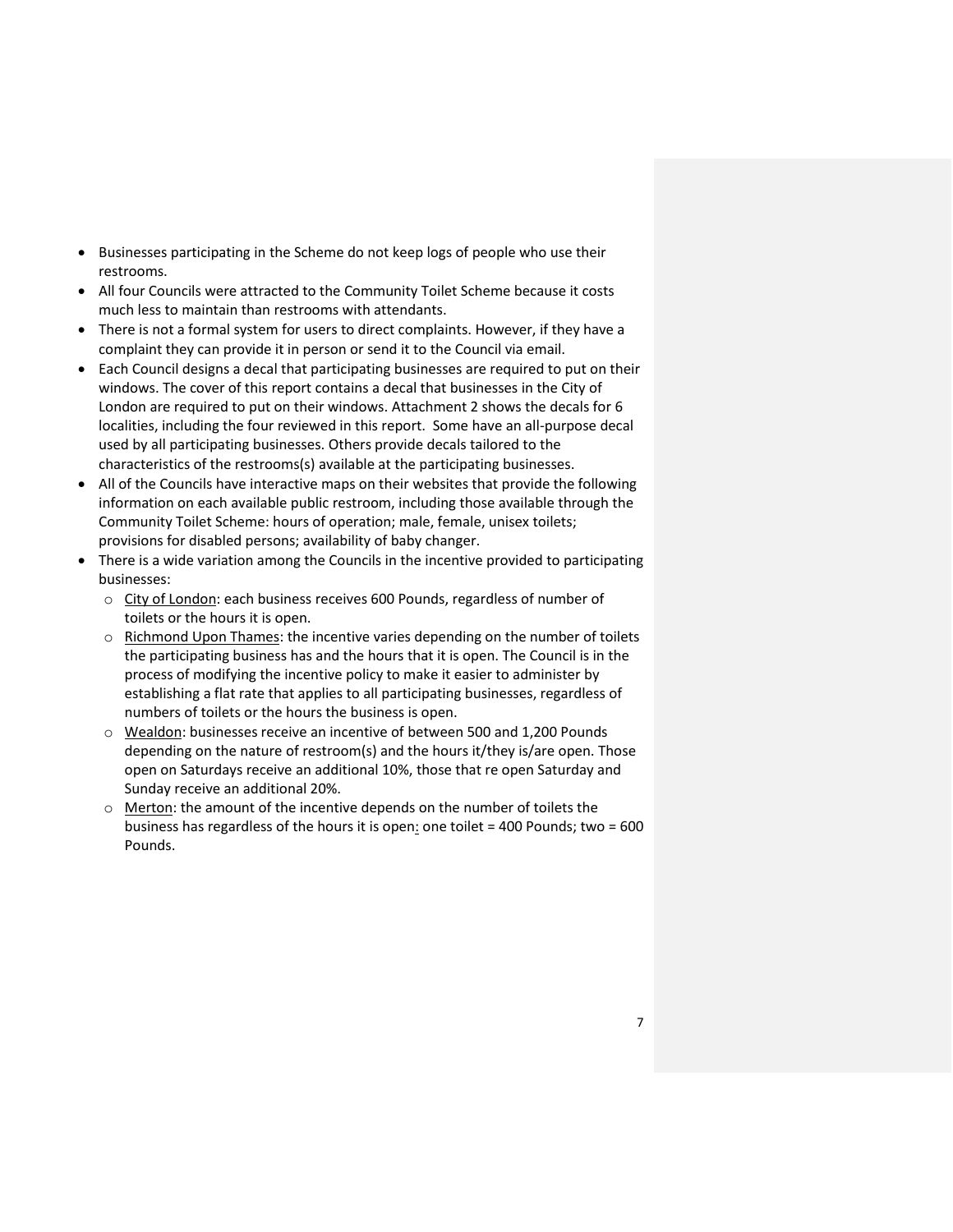## **5. Takeaways for Washington DC**

- The Community Toilet Scheme provides a low cost, low maintenance way of rapidly expanding restroom availability in commercial areas of DC that have a great deal of pedestrian traffic during the day and early evening when participating businesses are open.
- Options for putting the program in place and administering it include: a DC government agency or a Business Improvement District (BID).
- There is no need to reinvent the wheel: models, ideas for decals, and contracts are available through the four Community Toilet Schemes contacted as well as others. Low cost, low maintenance way of expanding restroom access in commercial areas. With heavy pedestrian traffic during the day/early evening
- If DC decides to look closely at this option, we recommend that one or two employees from the implementing agency visit England to see how the program works in different localities.
- This option is highly recommended for commercial areas that have heavy foot traffic and where demand for restroom use coincides with the hours participating businesses are open.
- In areas with high level of foot traffic late at night (for example where there are bars, pubs, and restaurants with liquor licenses that are open until 2 or 3 am); a large number of individuals who are homeless sleeping in parks/on sidewalks/in alleys) it would be more appropriate to consider a stand-alone public restroom open 24/7.
- Regardless of whether the DC government decides to adopt this scheme, the DC government should develop and post on its website an interactive map that lists restrooms available to the public (in museums, libraries, community centers) according to: hours they are open, nature of restrooms (male, female, unisex), baby changing table.
- As new restrooms become available (including businesses that receive incentives to open their restrooms to the public, new stand-alone public restrooms available 24/7 should the DC government decide to adopt one or both options) these should be added to the website.
- Washington DC might also want to consider, as the City of London has, developing its own App.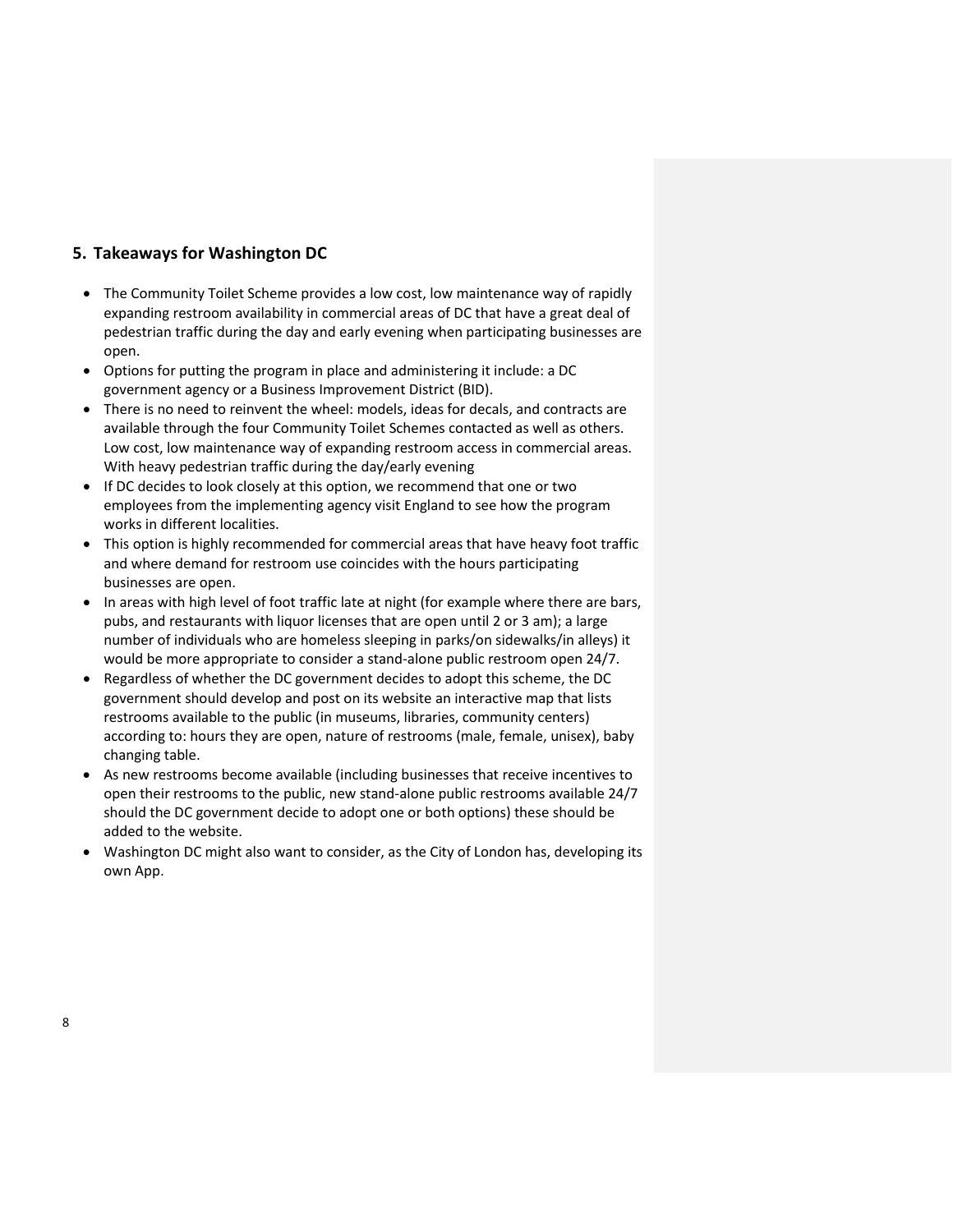# **Attachment 1 Community Toilet Scheme Decals**

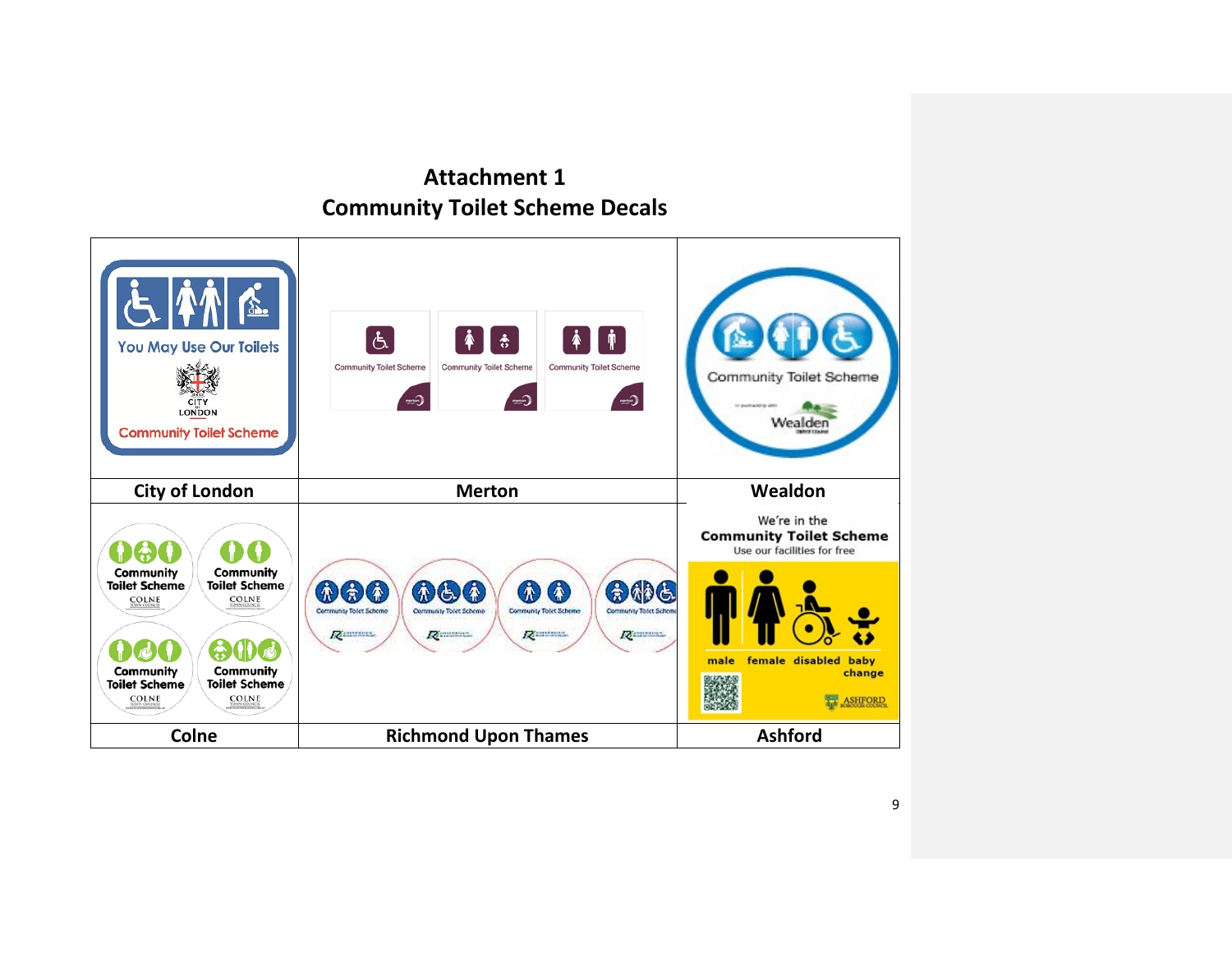# **Attachment 2 Responses to Interview Topics**

|                                                                            | <b>City of London</b>                                                                                                                                              |                                                                                                                                                          | <b>Merton</b><br>(Borough)                                                                                                                                                                                                                                                                                                                                                                                                                 | Wealdon<br>(district)                                                                                                                                                                                                 |
|----------------------------------------------------------------------------|--------------------------------------------------------------------------------------------------------------------------------------------------------------------|----------------------------------------------------------------------------------------------------------------------------------------------------------|--------------------------------------------------------------------------------------------------------------------------------------------------------------------------------------------------------------------------------------------------------------------------------------------------------------------------------------------------------------------------------------------------------------------------------------------|-----------------------------------------------------------------------------------------------------------------------------------------------------------------------------------------------------------------------|
| <b>Background</b><br>information                                           |                                                                                                                                                                    |                                                                                                                                                          |                                                                                                                                                                                                                                                                                                                                                                                                                                            |                                                                                                                                                                                                                       |
| Characteristics                                                            | Population of 9,100 in<br>one square mile with<br>300,000 commuters,<br>major tourist district,<br>300,000 coming/day,<br>London Bridge, St<br>Patrick's Cathedral | Population of 195,600, 22.1<br>square miles along both sides<br>of the Thames River south of<br>London. Primarily residential,<br>highest income borough | Population of 205,000, outer SW<br>Borough of London, 2 town<br>centers, 14.7 square miles. The<br>population of one district,<br>Wimbledon has primarily high<br>income; this is where the annual<br>Wimbledon tennis match takes<br>place. Three districts farthest<br>from downtown London<br>inhabited primarily with people<br>of low incomes who are belong<br>to ethnic minorities. Has the<br>largest Mosque in Western<br>Europe. | District in South east England,<br>323 square miles, population<br>158,000, six villages with<br>populations ranging from 8,000<br>to 20,000. Residents include<br>farmers, retirees and people<br>who work in London |
| Number of businesses<br>participating in Community<br><b>Toilet Scheme</b> | 75 businesses                                                                                                                                                      | Almost 70 businesses                                                                                                                                     | Six businesses, at one point up<br>to 8.                                                                                                                                                                                                                                                                                                                                                                                                   | 22 businesses in different<br>communities                                                                                                                                                                             |
| Stand-alone public toilets                                                 | 4 attended: $8$ am $-8$<br>pm<br>8 APTs open 24/7<br>4 urinals open at night                                                                                       | In 10 public libraries                                                                                                                                   | One in town center, not serviced                                                                                                                                                                                                                                                                                                                                                                                                           | 3 open from 8 am to 6 pm                                                                                                                                                                                              |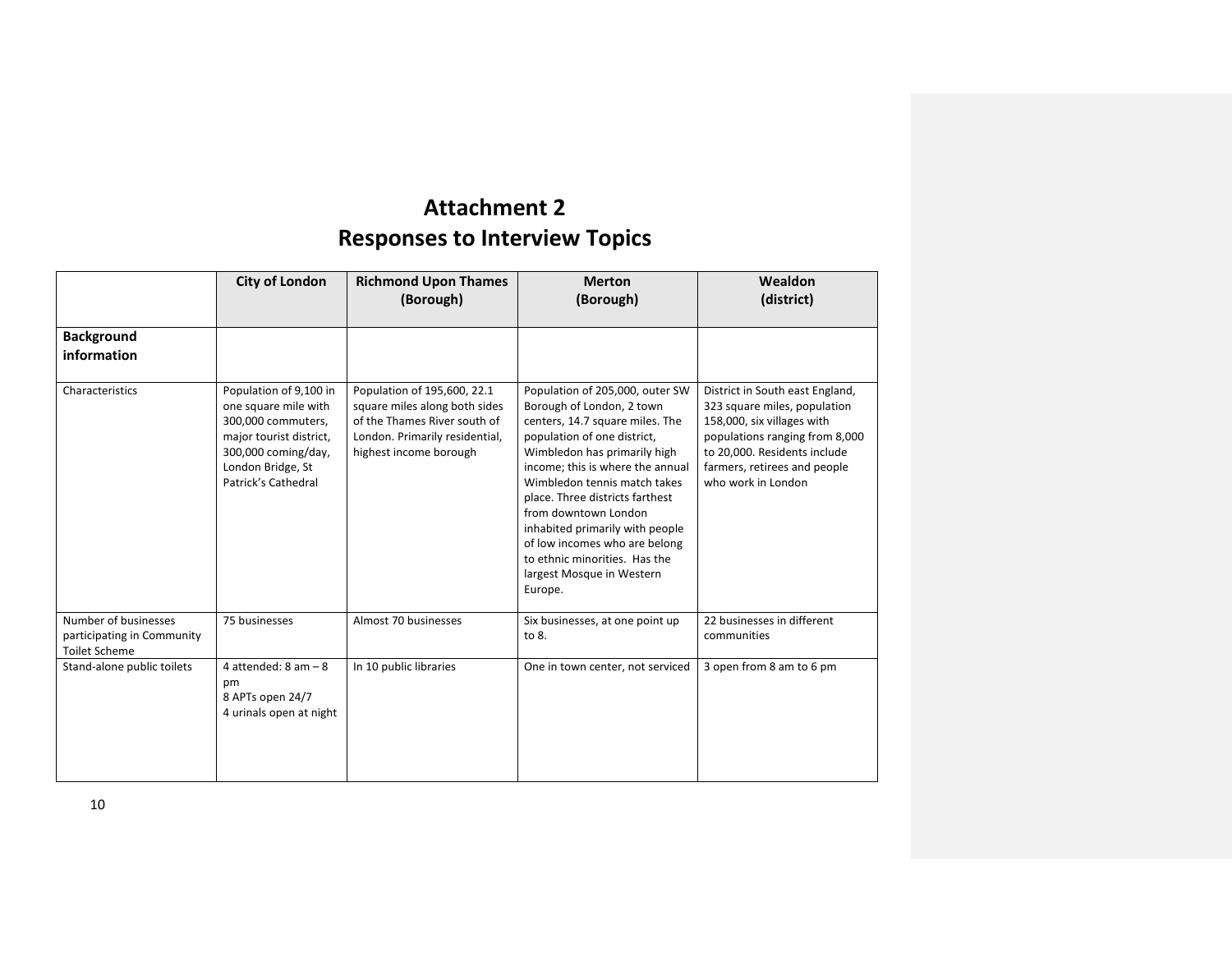|                                                                  | <b>City of London</b>                                                                                                                  | <b>Richmond Upon Thames</b><br><b>Merton</b><br>(Borough)<br>(Borough)               |                                                                                                              | Wealdon<br>(district)                                                                                                |
|------------------------------------------------------------------|----------------------------------------------------------------------------------------------------------------------------------------|--------------------------------------------------------------------------------------|--------------------------------------------------------------------------------------------------------------|----------------------------------------------------------------------------------------------------------------------|
| <b>Questionnaire answers</b>                                     |                                                                                                                                        |                                                                                      |                                                                                                              |                                                                                                                      |
| Who administers                                                  | Council                                                                                                                                | Council                                                                              | Council                                                                                                      | Council                                                                                                              |
| How identify participating<br>businesses                         | Not too many<br>concentrated in one<br>area                                                                                            | They need to be well<br>maintained and clean and<br>spaced out around the<br>Borough | Areas with high level of footfall.                                                                           | In Villages where there is a<br>need.                                                                                |
| Contract available                                               | Yes                                                                                                                                    | Yes                                                                                  | Yes                                                                                                          | Yes                                                                                                                  |
| Provisions for opt out by<br>businesses                          | Yes                                                                                                                                    | Yes                                                                                  | Yes, At end of one-year<br>contract.                                                                         | Yes                                                                                                                  |
| Flat amount of 600<br>Monetary incentive<br>Pounds               |                                                                                                                                        | Varying amounts depending<br>on number of toilets and<br>hours open                  | Depends on number of toilets<br>regardless of hours. One toilet =<br>400 Pounds; two toilets - 600<br>Pounds | From 500 - 1,200 Pounds<br>depending on nature of facility<br>and hours open, with increase in<br>% for 6 and 7 days |
| How often visit facilities                                       | Every four to six weeks                                                                                                                | Ad hoc and not announced                                                             | Random, twice/year                                                                                           | Random, twice/year                                                                                                   |
| Log kept, record of daily use                                    | <b>No</b><br>No, but planning to                                                                                                       |                                                                                      | <b>No</b>                                                                                                    | <b>No</b>                                                                                                            |
| Instances of inappropriate<br>use, actions taken                 | Yes, in two instances:<br>One getting too much<br>usage,<br>A library where people<br>were coming in and<br>destroying the<br>restroom | Nothing yet<br>One business opted out when<br>someone overdosed on drugs             |                                                                                                              | Nothing yet                                                                                                          |
| Actions taken if businesses<br>don't adhere to contract<br>terms | None yet                                                                                                                               | None yet                                                                             | None yet                                                                                                     | None yet                                                                                                             |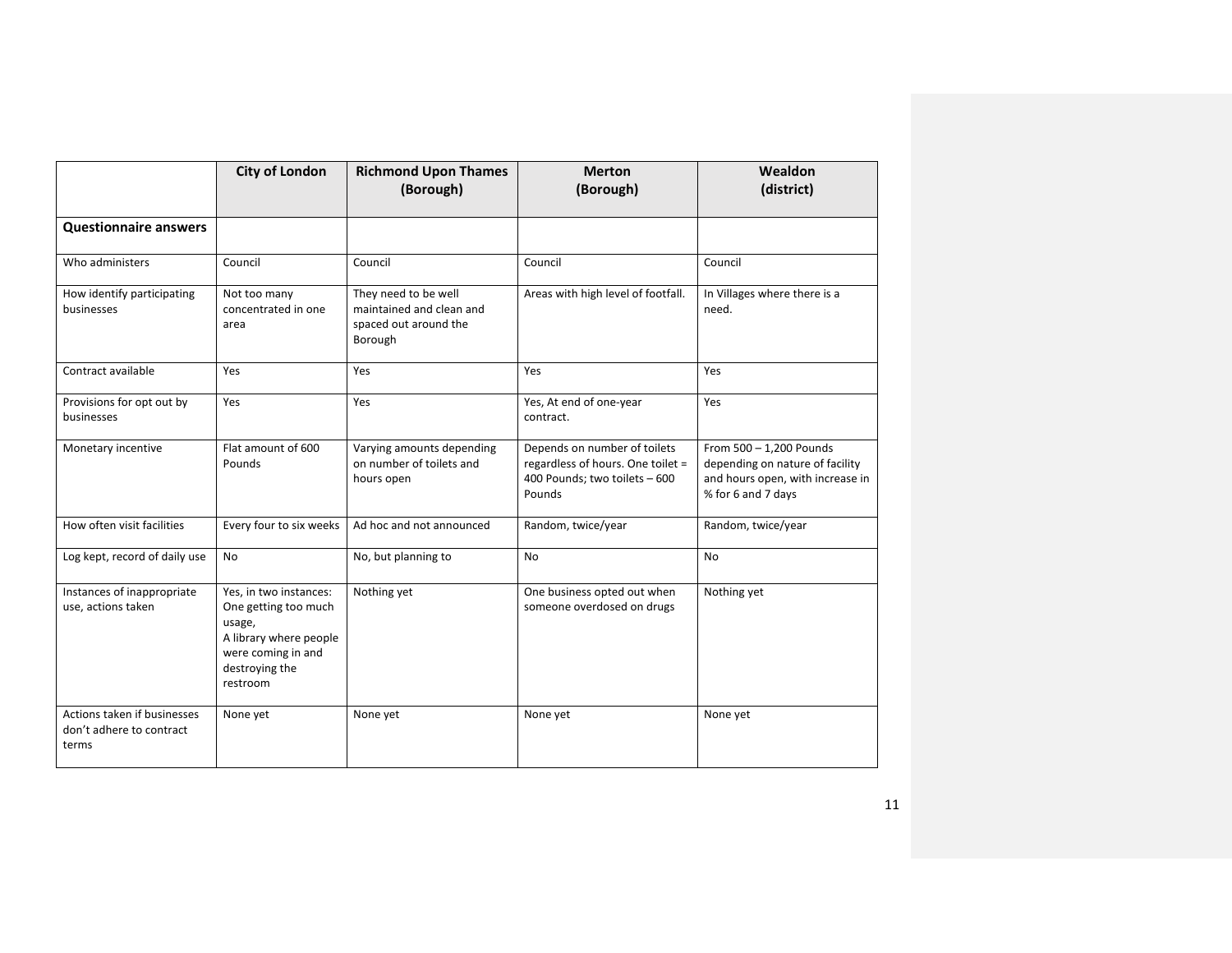|                                    | <b>City of London</b>                            | <b>Richmond Upon Thames</b><br>(Borough)                      | <b>Merton</b><br>(Borough)                    | <b>Wealdon</b><br>(district)                  |                                                |
|------------------------------------|--------------------------------------------------|---------------------------------------------------------------|-----------------------------------------------|-----------------------------------------------|------------------------------------------------|
| Contract termination &<br>reasons  | Not yet                                          | Not yet                                                       | Not yet                                       | Not yet                                       |                                                |
| Mechanism for user<br>feedback     | Can contact Council if<br>have any complaints    | Can contact Council if have<br>any complaints                 | Can contact Council if have any<br>complaints | Can contact Council if have any<br>complaints |                                                |
| Decal images (see<br>Attachment 2) | One decal for all<br>participating<br>businesses | Four different decals, also<br>signage to tell where they are | One decal for all participating<br>businesses | Three different decals                        |                                                |
| Contract                           | Available                                        | Available                                                     | Available                                     | Available                                     | <b>Commented [KC1]:</b> Contract is also above |
| Application                        | No                                               | Provided copy                                                 | Provided copy                                 | No                                            |                                                |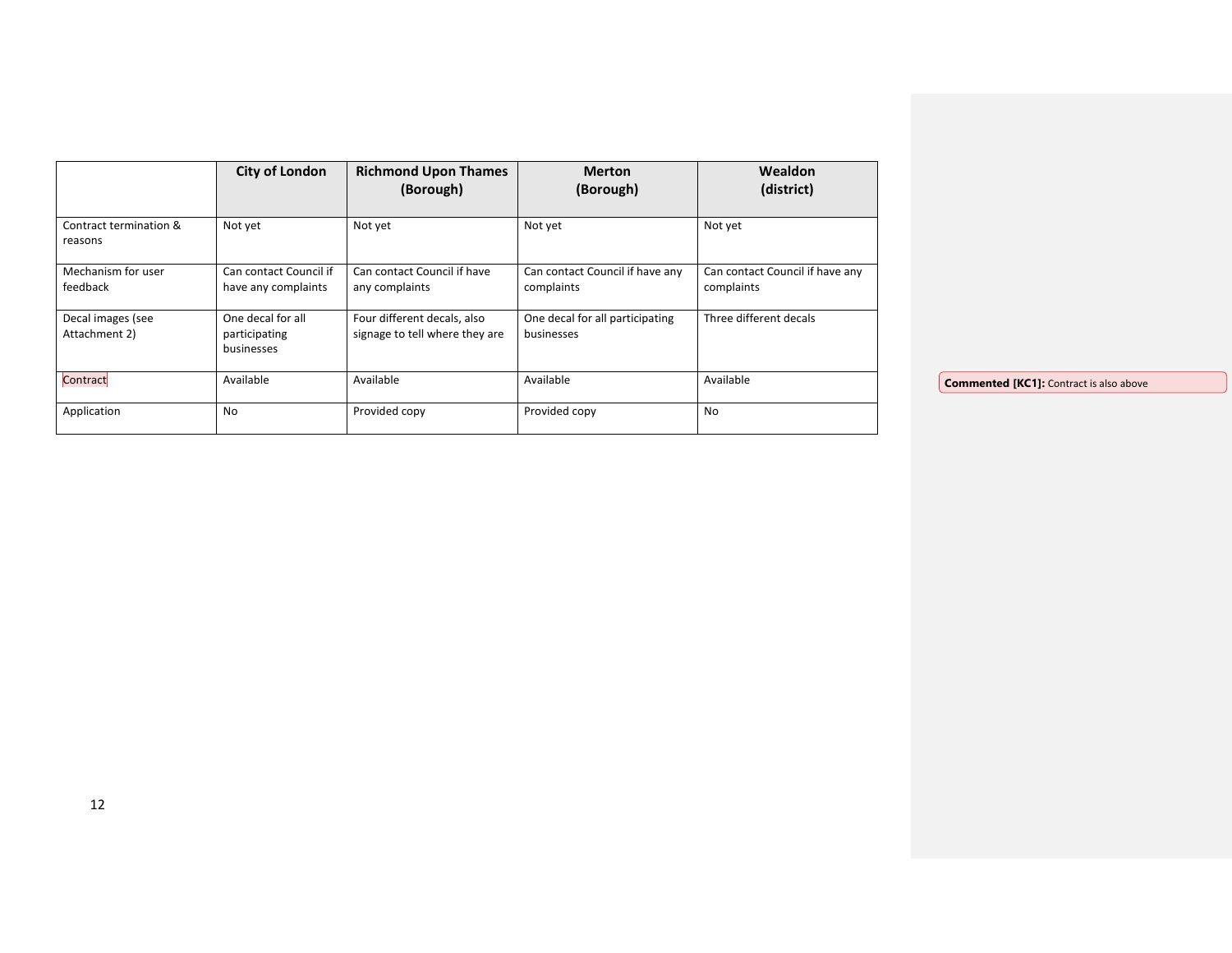# **Attachment 3 Stand-Alone Public Restroom Options**

## *LESSONS LEARNED/BEST PRACTICES*

# **Key considerations in selecting sites for stand-alone public restrooms**

- 1. Located in visible areas,
- 2. High level of pedestrian traffic,
- 3. Input and support from the surrounding community,
- 4. Near water and sewer facilities,
- 5. Provisions in place for both community and police monitoring.

## **Key considerations in selecting stand-alone public restrooms**

- 1. Designed with safety considerations in mind
- 2. Include provisions to discourage illicit use
- 3. Encourage users to spend a limited amount of time in the facility in order to maximize restroom use
- 4. Kept clean
- 5. Reasonable in price